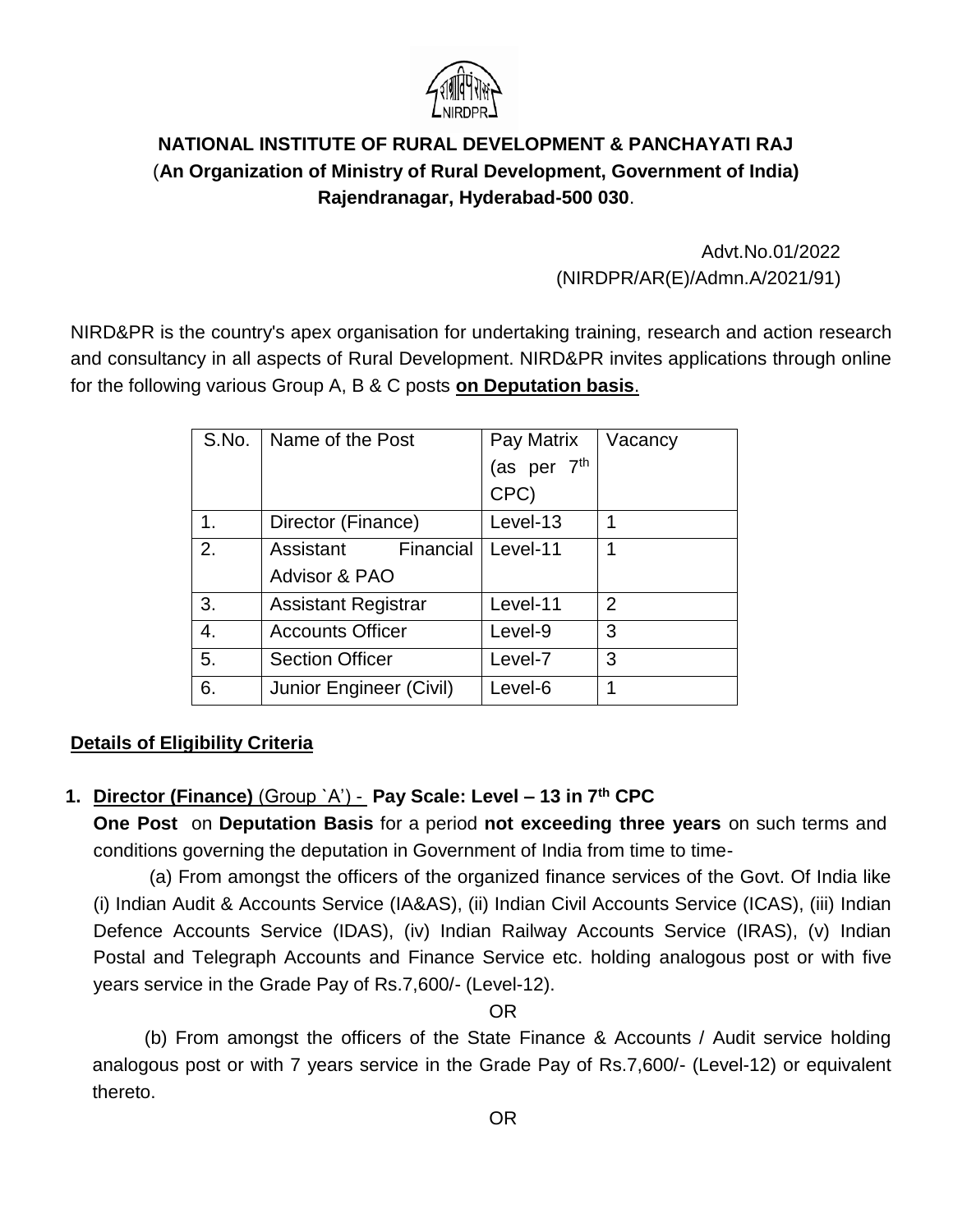(c) From amongst the officers of the Central Public Sector Undertaking / Statutory, Autonomous organization holding analogous post in the finance wing or with five year service in Grade Pay of Rs.7,600/- (Level-12) or equivalent thereto and possessing qualification and experience mentioned below:

Possessing the following qualification and experience

(i) B.Com

(ii) MBA (Finance) or Chartered Accountants or ICWA.

Having five years experience in matters related to preparation of plan, budget, management of Govt. funds, internal and external audit, C&AG audit and other related financial & accounting matters.

OR

 (d) From amongst the officers of the State Autonomous Bodies / Corporation and Statutory bodies / organizations,. Holding analogous post in the finance wing with Grade Pay of Rs.8,700/- (Level-13) or equivalent thereto or with seven years regular service in the Grade Pay of Rs.7,600/- (Level-12) or equivalent thereto and possessing qualification and experience mentioned below:

Possessing the following qualification and experience

(i) B.Com

(ii) MBA (Finance) or Chartered Accountants or ICWA.

Having five years experience in matters related to preparation of plan, budget, management of Govt. funds, internal and external audit, C&AG audit and other related financial & accounting matters.

*Age*: **Maximum 56 years** as on closing date of application

## **2. Assistant Financial Advisor & Pay and Accounts Officer (AFA & PAO)** (Group `A') - **Pay Scale: Level – 11 in 7th CPC**

**One Post** on **Deputation Basis** for a period **not exceeding three years** on such terms and conditions governing the deputation in Government of India from time to time-

*`Accounts Officers / Audit Officers with not less than six years of service in the Indian Audit and Accounts Department or in the other Accounts Organizations in the Ministries / Departments of the Government of India (controlled by the Controller General of Accounts, Controller General of Defence Accounts, Ministry of Railways, Department of Posts, etc.)'*

*Age*: **Maximum 56 years** as on closing date of application

3. **Assistant Registrar (Group 'A') – Two posts on deputation basis** for a period not exceeding three years on such terms and conditions governing the deputation in Government of India from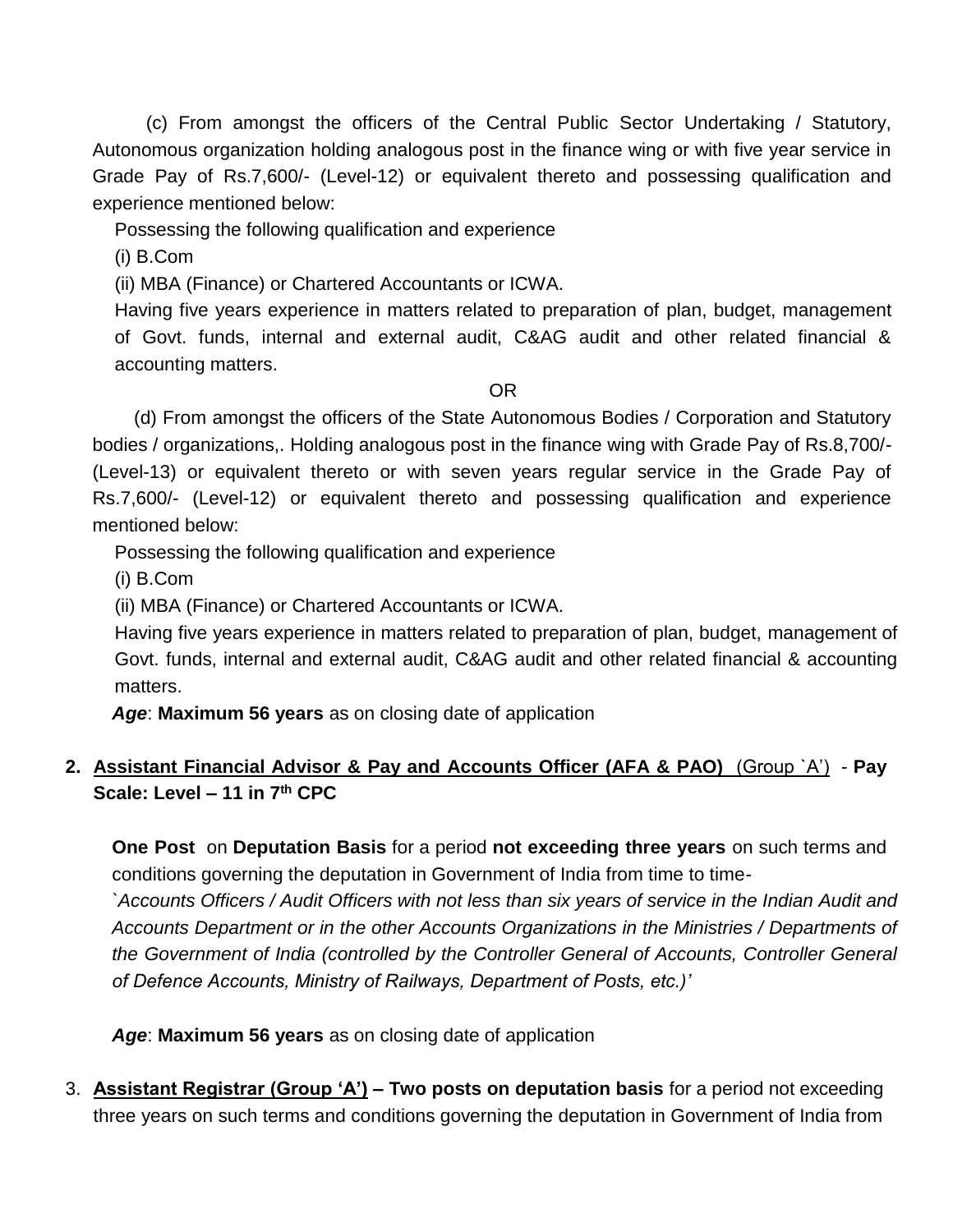time to time.

*Pay in the Pay Matrix as per 7th CPC : Level 11 (pre-revised 6th CPC Rs.15600-39100 plus GP of Rs.6600)*

### **Essential :**

- i) A Degree from a recognized University
- ii) Should hold analogous post at Level 11 (as per 7<sup>th</sup> CPC) on regular basis in any Central/ State.Government/ Autonomous organizations under Central/ State Government.

OR

Should be working in any Central/ State Government at Level 10 (as per 7<sup>th</sup> CPC) for atleast 5 years/ working in autonomous organisations under Central/ State Government at equivalent pay level with a minimum experience of 15 years.

iii) Fully conversant with the Government rules and regulations/ office procedures and administrative matters/ maintenance of accounts/ stores/ purchase procedures/ maintenance of equipment and supply estate maintenance.

#### **Desirable:**

Post Graduation/ Degree in Law/ Master in Business Administration (MBA)/ Degree or Diploma in Personnel Management from a recognised University.

*Age*: **Maximum 56 years** as on closing date of application.

## **4. ACCOUNTS OFFICER (GROUP 'B') – Three posts on deputation basis (Two posts at NIRDPR, Hyderabad and One post at NIRDPR-NERC, Guwahati)**

**Pay in the Pay Matrix as per 7<sup>th</sup> CPC:Level 9** (pre-revised 6<sup>th</sup> CPC Rs.9300-34800 plus Grade Pay of Rs.5400/-)

## **Essential**

i) A degree from recognized university, preferably in Commerce.

ii) Employee of the Audit & Accounts Department, Civil Accounts Organisation of the ministries of the Government of India, Defence Accounts Department, Department of Railway Accounts, or Department of Posts and Telegraphs who have passed the SAS (SOGE) or equivalent examination conducted by the respective organisations.

*Age*: **Maximum 56 years** as on closing date of application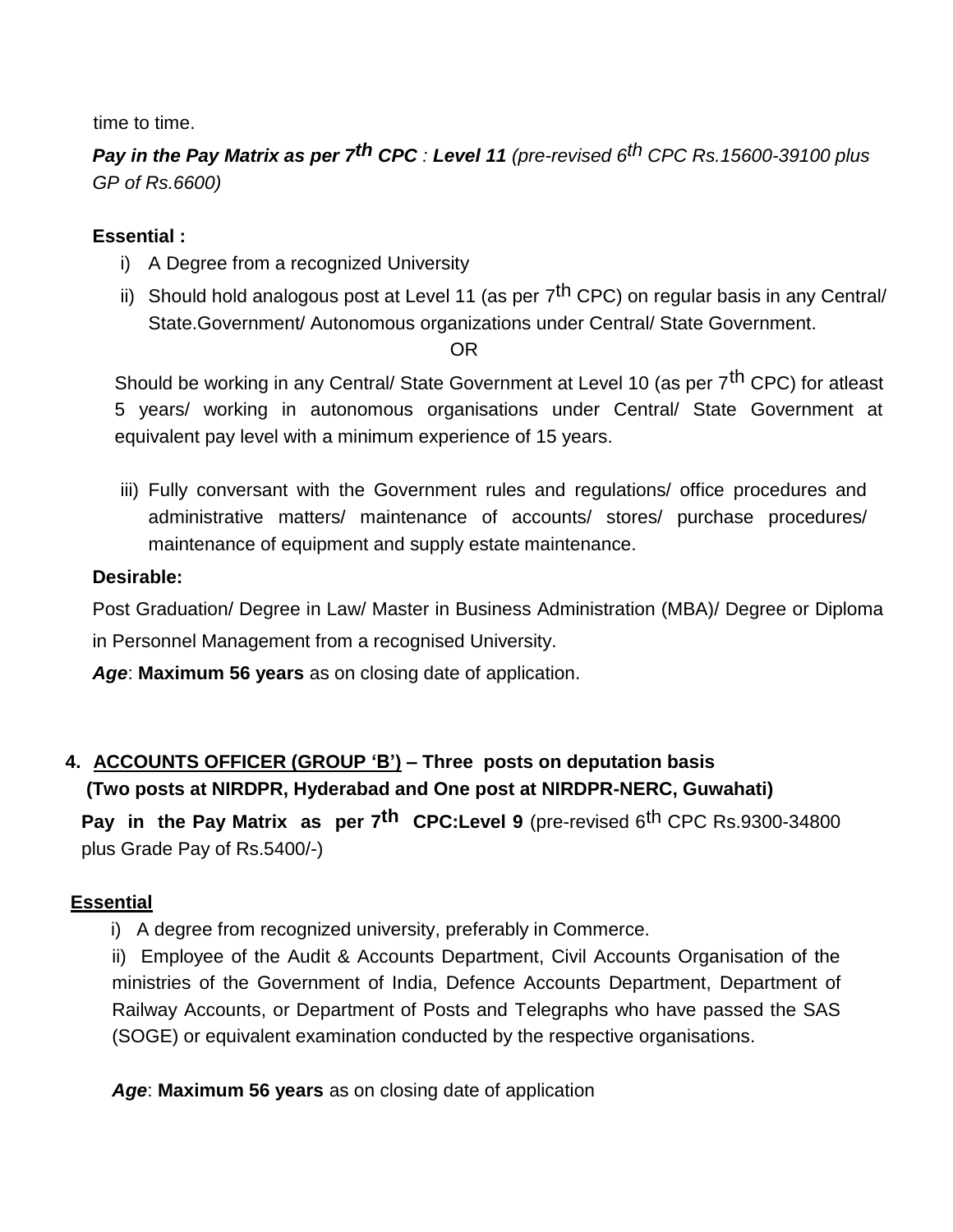**5. Section Officer (Group `B') – Three Posts on Deputation (Two posts at NIRDPR, Hyderabad and one post at NIRDPR-NERC,Guwahati)**

*Pay in the Pay Matrix as per 7 th CPC Level 7 -(Rs. 9300-34800 plus Grade Pay Rs. 4600/-)*

### **Essential**

- i) A degree of a recognized university preferably in law or commerce
- ii) About seven years experience as a senior Assistant in any government office, university or public undertaking or a reputed firm of which at least three years should be in supervisory capacity.

#### **Desirable**

- 1. Familiarity with the rules, regulations and office procedure in a Government or in a Quasi-government organization.
- 2. Capacity to organize and handle an office independently.

*Age*: **Maximum 56 years** as on closing date of application

### **6. Junior Engineer (Civil) (Group `C) – One Post on Deputation**

*Pay in the Pay Matrix as per 7 th CPC: Level 6 (pre-revised 6th CPC Rs.9300- 34800 plus Grade Pay of Rs.4200/-)*

#### **Essential**

i) Degree or Diploma in Civil Engineering with three years experience in Civil Wing of any Government Department or organization including Roads & buildings Department, Public Sector Undertakings, Autonomous bodies, etc.

*Age*: **Maximum 56 years** as on closing date of application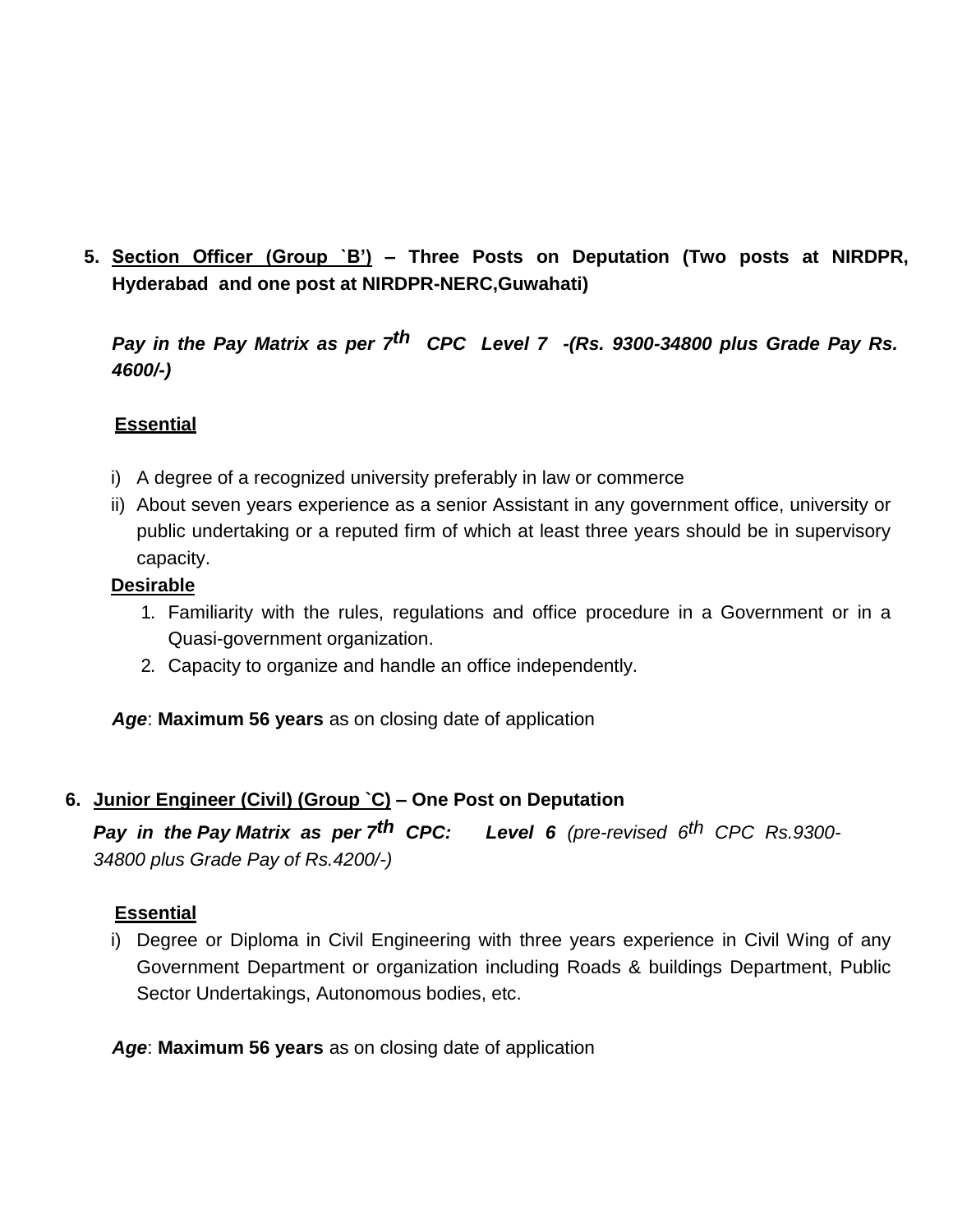#### **General Conditions:**

- 1. The applicants who had already applied for the post of 'Assistant Registrar' in response to our earlier Advt. No.01/2021 and 09/2021 need not apply again.
- 2. All Group 'A' Officers on deputation will be given Training Allowance @ 24% on the Basic.
- 3. Employed personnel should submit their applications through proper channel. Advance copies within prescribed due date will be considered. However, applicants will have to produce **NO OBJECTION CERTIFICATE** from the employer at the time of interview.
- 4. Pay certificate duly signed by the pay drawing authority should be attached along with details of experience and present status.
- 5. Mere fulfillment of the qualifications prescribed does not entitle the candidate to be called for interview.
- 6. In case of large number of applications, the Institute may shortlist the candidates as may be necessary.
- 7. Only Indian Nationals are eligible to apply.
- 8. No correspondence will be entertained from the candidates regarding postal delays, short-listing, reasons for not being called for interview, selection or appointment.
- 9. Experience will be reckoned as on the last date of submission of application. Clear quality Xerox attested copies of all important certificates and documents must be uploaded with the online application.
- 10. The prescribed requirements are minimum and the mere fact that a candidate possesses the same will not entitle him / her for being called for interview. More stringent criteria may be applied for short-listing the candidates to be called for interview. Applicants having higher qualification and merit will be given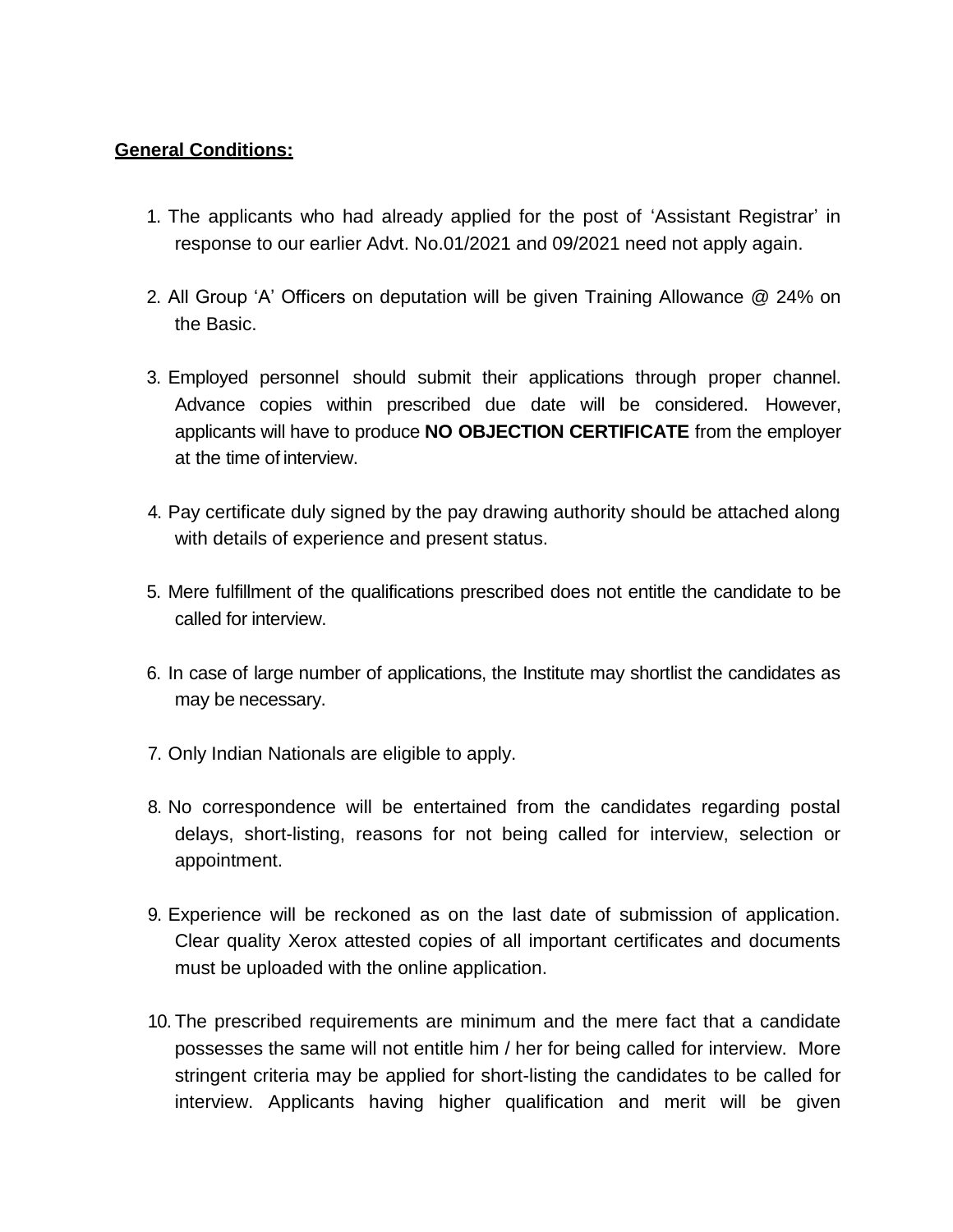preference.

- 11. Institute reserves the right not to fill up any of the vacancies advertised, if the circumstances so warrant. The Institute reserves the rights to withdraw the advertised post(s) at any time without giving any reason. Any consequential vacancies arising at the time of interview may also be filled up from the available candidates. The number of positions is thus open to change. The Institute may relax the qualification / experience and age limit at its discretion at any stage in case of candidates with exceptional merit.
- 12. Canvassing in any form will be treated as disqualification.
- 13. No correspondence will be entertained as regards short-listing, calling for interview, selection or appointment.
- 14. Candidate selected for the post of Assistant Registrar and Junior Engineer (Civil) has to stay compulsorily in the campus.
- 15. The Institute reserves the right to relax any of the requirements i.e., age, educational qualification, experience, etc., in exceptional cases.
- 16. The Competent Authority reserves the right to decide to fill up or not to filling up these advertised posts.
- 17. In case of any disputes / suites or legal proceedings against the Institute, the jurisdiction shall be restricted to the Courts of Hyderabad.
- 18. In case of any inadvertent mistake in the process of selection which may be detected at any stage even after the issue of appointment letter, the Institute reserves the right to modify / withdraw / cancel any communication made to the candidates.
- 19. In case of any dispute / ambiguity that may occur in the process of selection, the decision of the Institute shall be final;